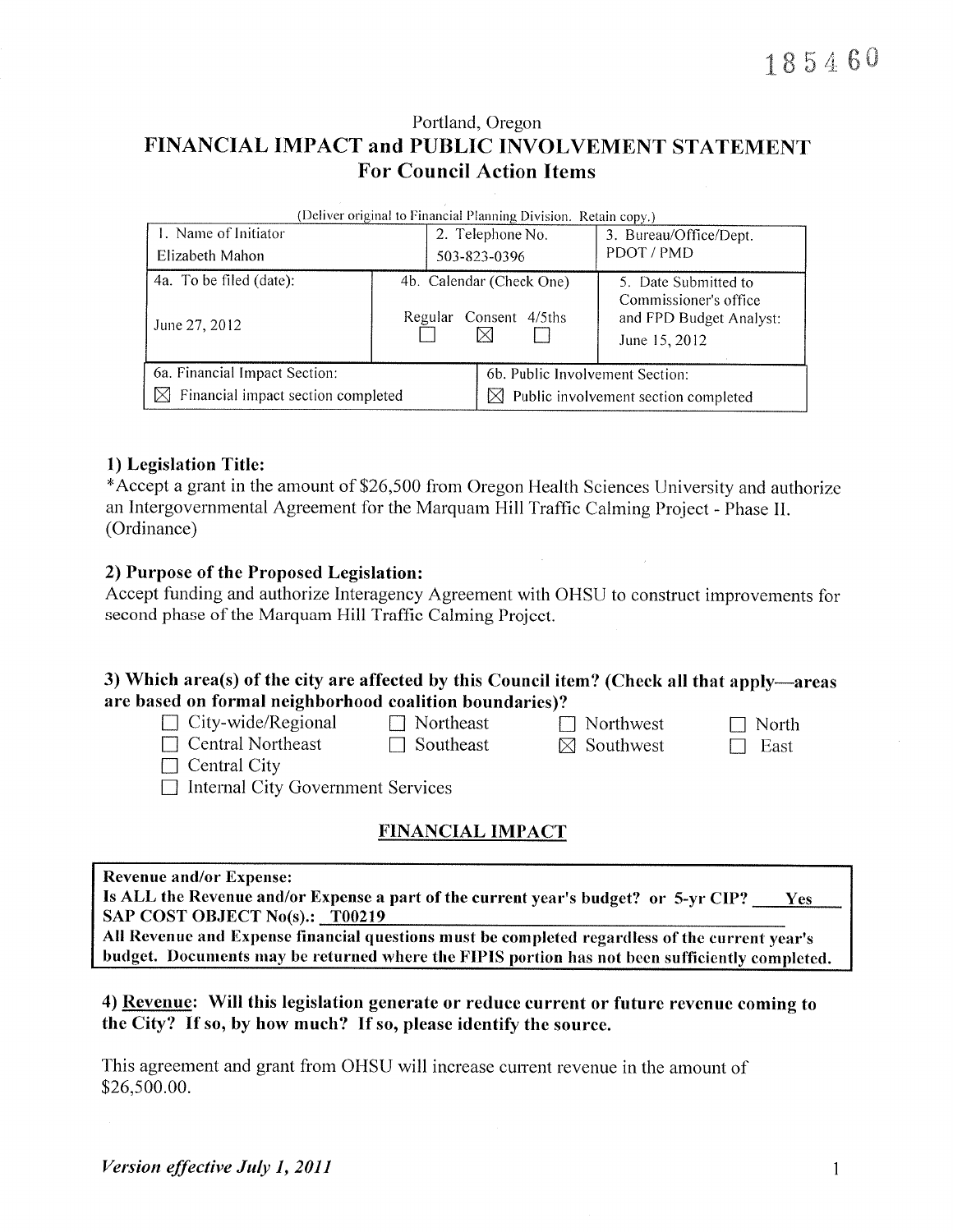5) Expense: What are the costs to the City related to this legislation? What is the source of funding for the expense? (Please include costs in the current fiscal year as well as costs in future years. If the action is related to a grant or contract, please include the local contribution or match required. If there is a project estimate, please identify the level of confidence.)

If you are accepting a grant, please add a statement identifying whether or not a local match is required. If a local match is required, provide additional information, such as "the local match will be provided with in-kind services" or "the local match will be provided by system development charge funds" or "the local match will be provided by funds from 15 Miles of Bike Blvds, T00196".

If you are amending an existing grant, please add the existing grant number. Business Services staff can get this information for you.

Grant TR000073 is being amended to accept funding for the second phase of the project in the amount of  $$26,500$ .

#### 6) Staffing Requirements:

- Will any positions be created, eliminated or re-classified in the current year as a result of this legislation? (If new positions are created, please include whether they will be part-time, full-time, limited term, or permanent positions. If the position is limited term, please indicate the end of the term.)
- Will positions be created or eliminated in *future years* as a result of this legislation?

(Complete the following section only if an amendment to the budget is proposed.)

7) Change in Appropriations (If the accompanying ordinance amends the budget please reflect the dollar amount to be appropriated by this legislation. Include the appropriate cost elements that are to be loaded by accounting. Indicate "new" in Fund Center column if new center needs to be created. Use additional space if needed.)

If you are accepting a grant, and not amending the current budget, please add a statement that explains why not, such as "Grant funds are already budgeted in the FY 11/12 budget" or "Grant funds are already shown in the proposed FY 12/13 budget".

Grant funds are already budgeted in the FY 11/12 budget

[Proceed to Public Involvement Section — REQUIRED as of July 1, 2011]